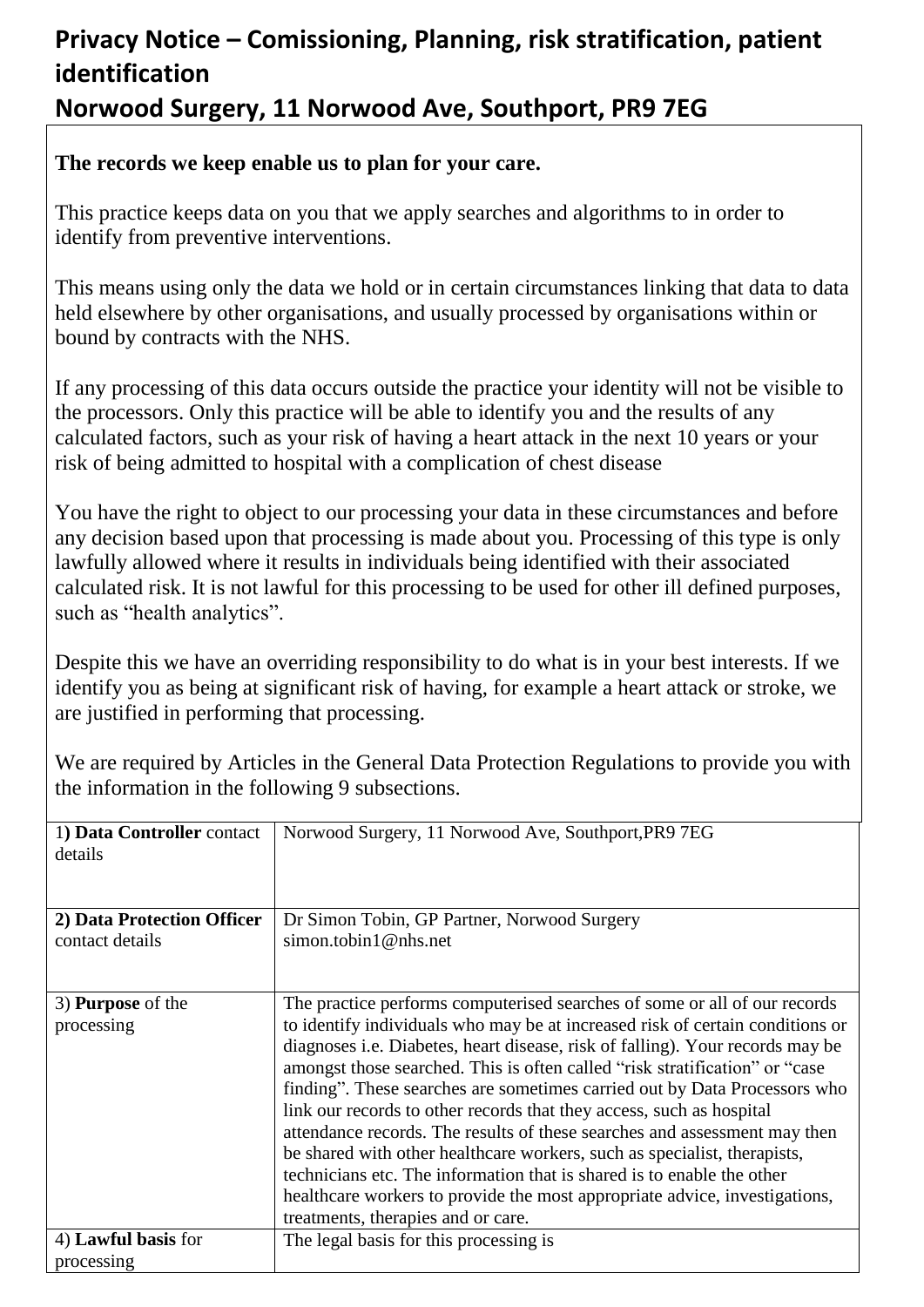# **Privacy Notice – Comissioning, Planning, risk stratification, patient identification**

### **Norwood Surgery, 11 Norwood Ave, Southport, PR9 7EG**

|                             | Article $6(1)(e)$ ; "necessary in the exercise of official authority vested in                                                                                                                                                                                                                                                                                                                                            |
|-----------------------------|---------------------------------------------------------------------------------------------------------------------------------------------------------------------------------------------------------------------------------------------------------------------------------------------------------------------------------------------------------------------------------------------------------------------------|
|                             | the controller'                                                                                                                                                                                                                                                                                                                                                                                                           |
|                             |                                                                                                                                                                                                                                                                                                                                                                                                                           |
|                             | And                                                                                                                                                                                                                                                                                                                                                                                                                       |
|                             | <b>Article 9(2)(h)</b> 'necessary for the purposes of preventative or occupational<br>medicine for the assessment of the working capacity of the employee,<br>medical diagnosis, the provision of health or social care or treatment or the<br>management of health or social care systems and services"<br>We will recognise your rights under UK Law collectively known as the<br>"Common Law Duty of Confidentiality"* |
| 5) Recipient or categories  | The data will be shared for processing with NHSE, Southport and Formby                                                                                                                                                                                                                                                                                                                                                    |
| of recipients of the shared | CCG and for subsequent healthcare with Southport and Formby CCG.                                                                                                                                                                                                                                                                                                                                                          |
| data                        |                                                                                                                                                                                                                                                                                                                                                                                                                           |
| 6) Rights to object         | You have the right to object to this processing where it might result in a                                                                                                                                                                                                                                                                                                                                                |
|                             | decision being made about you. That right may be based either on implied<br>consent under the Common Law of Confidentiality, Article 22 of GDPR or<br>as a condition of a Section 251 approval under the HSCA. It can apply to<br>some or all of the information being shared with the recipients. Your right<br>to object is in relation to your personal circumstances. Contact the Data<br>Controller or the practice. |
| 7) Right to access and      | You have the right to access the data that is being shared and have any                                                                                                                                                                                                                                                                                                                                                   |
| correct                     | inaccuracies corrected. There is no right to have accurate medical records<br>deleted except when ordered by a court of Law.                                                                                                                                                                                                                                                                                              |
| 8) Retention period         | The data will be retained in line with the law and national guidance.<br>https://digital.nhs.uk/article/1202/Records-Management-Code-of-Practice-for-<br>Health-and-Social-Care-2016<br>or speak to the practice.                                                                                                                                                                                                         |
|                             |                                                                                                                                                                                                                                                                                                                                                                                                                           |
| 9) Right to Complain.       | You have the right to complain to the Information Commissioner's Office,<br>you can use this link https://ico.org.uk/global/contact-us/                                                                                                                                                                                                                                                                                   |
|                             | or calling their helpline Tel: 0303 123 1113 (local rate) or 01625 545 745<br>(national rate)                                                                                                                                                                                                                                                                                                                             |
|                             | There are National Offices for Scotland, Northern Ireland and Wales, (see<br>ICO website)                                                                                                                                                                                                                                                                                                                                 |

\* "Common Law Duty of Confidentiality", common law is not written out in one document like an Act of Parliament. It is a form of law based on previous court cases decided by judges; hence, it is also referred to as 'judge-made' or case law. The law is applied by reference to those previous cases, so common law is also said to be based on precedent.

The general position is that if information is given in circumstances where it is expected that a duty of confidence applies, that information cannot normally be disclosed without the information provider's consent.